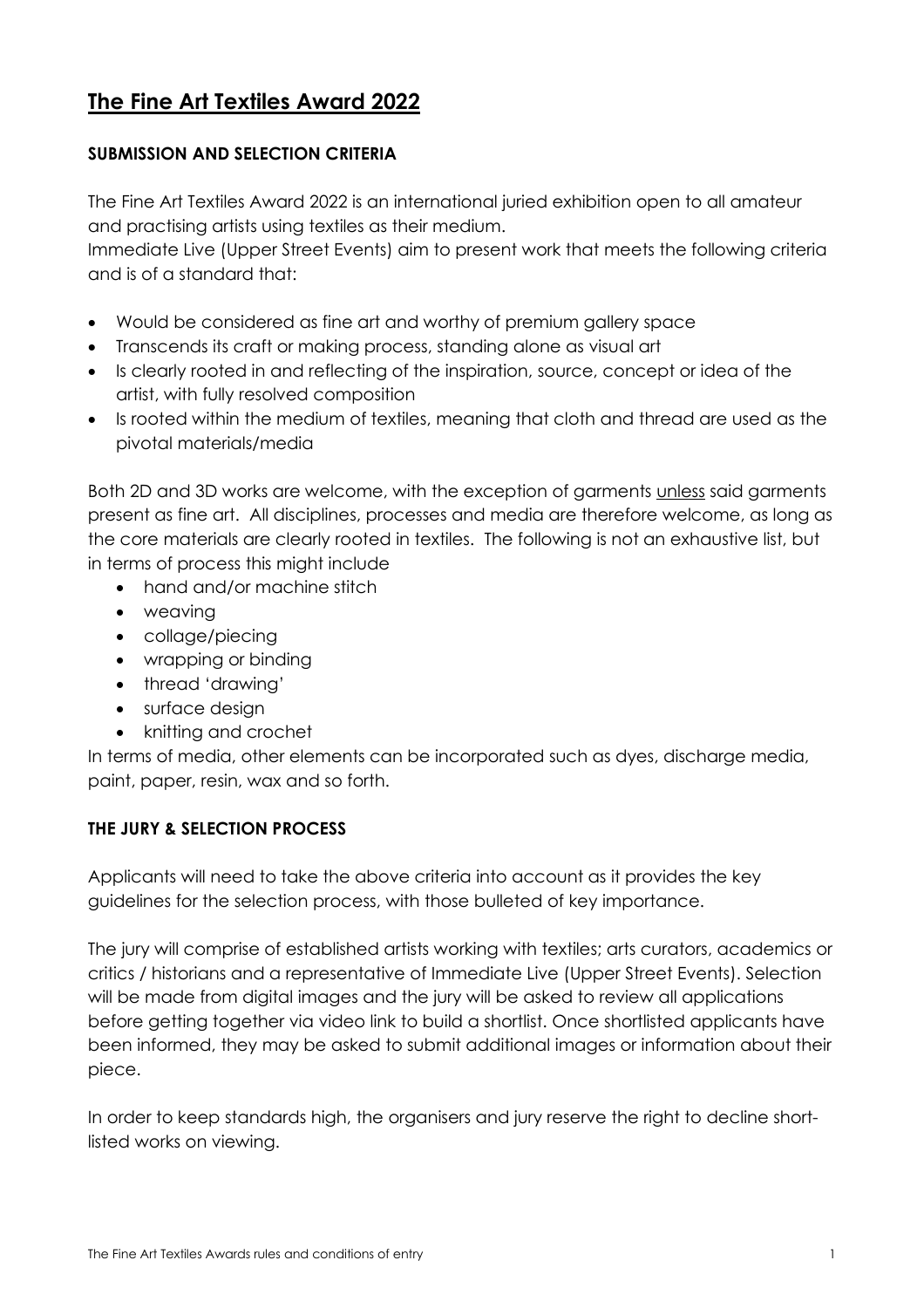# **PRIZES**

Entrants selected for the final exhibition will be eligible for two awards within this category:

- Overall Winner One piece of work that stands out as fine art Prize £5,000
- Innovative Use of Textiles Sponsored by Her Quiet Materials One piece of work that clearly demonstrates a particularly complex and/or powerful approach of the use of textiles. Prize £500

# **VENUE & DURATION**

The Fine Art Textiles Award exhibition will be on display at The Festival of Quilts in August and The Knitting & Stitching Shows in London and Harrogate in the autumn, so entrants must be prepared for their piece to be travelling for a period of four to five months.

Please note that due to venue restrictions it may not always be possible for all of the works to be included in the final exhibition and artists will be advised by email. Return of any works will be arranged at the cost of the Organiser.

#### **ENTRY REQUIREMENTS**

Please pay attention to the following information before submitting:

- A maximum of one piece per applicant can be entered
- An administrative fee of £38.00 per entry will be charged
- Entry fees are non-refundable. In the unlikely event that The Festival of Quilts and / or The Knitting & Stitching Shows are unable to go ahead due to the pandemic, an alternative venue may be sought to display the FATA exhibition.
- Size constraints apply and must be adhered to see page 3 for details
- Submissions will be made online via [www.thefestivalofquilts.co.uk](http://www.thefestivalofquilts.co.uk/) OR [www.theknittingandstitchingshow.com/london](http://www.theknittingandstitchingshow.com/london)
- Three digital images will be required as part of the submission process:
	- $\Rightarrow$  One image showing the overall work, ideally as you wish to see it presented.
	- $\Rightarrow$  Two detail images
	- $\Rightarrow$  Please ensure images are professionally shot. Good quality images are essential to maximise your chance of selection. Files must be high resolution JPEG or TIFF files, a minimum of 300dpi. The file size should be between 1mb – 3mb (no larger than 8mb)
	- $\Rightarrow$  Images must be uploaded as part of your entry via the online form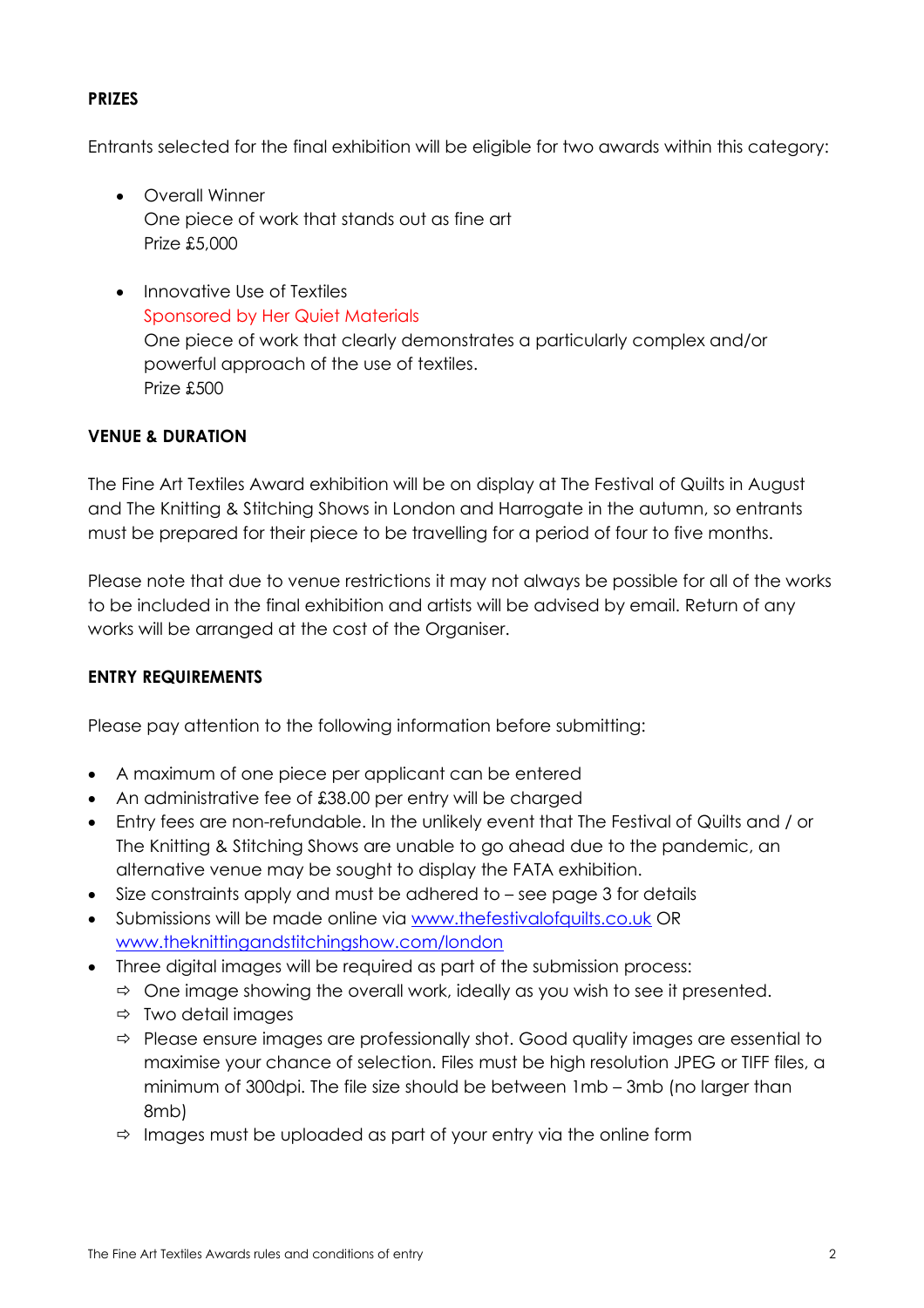# **SUBMISSION CRITERIA**

- The work must have been made within 24 months prior to  $31<sup>st</sup>$  May 2022
- The work must not have been shown at any major exhibition in the UK (juried, solo, group or otherwise)
- The work is considered as fine art
- The work transcends its craft or making process, standing alone as visual art.
- The work is clearly rooted in, and reflecting of the inspiration, source, concept or idea of the artist
- The work is clearly rooted within the medium of textile, meaning that cloth and thread play a dominant role
- The work can be 2D or 3D, with the exception of garments unless said garments present as fine art
- Entrants must agree for their work to be available to the Organiser and any exhibiting partner for a period of five months from receipt (from August to December 2022)
- Successful applicants agree to grant permission to the Organiser to photograph the work as necessary, and/or use supplied images for catalogue, educational, marketing or promotional purposes
- When sent to the organiser for exhibiting, the work must be professionally packaged and include:
	- $\Rightarrow$  A label to identify it is part of FATA, with your full name and 'from' address
	- $\Rightarrow$  All hanging devices (wooden battens can be provided but ideally we ask you to enclose, rods, wires or other hanging mechanisms).
	- $\Rightarrow$  A written explanation, diagram or image that clearly shows how the work is to be presented. The web entry form will ask whether a plinth or special presentation device will be needed, and the dimensions of such. Please note that such devices will be made of wood and painted white.
	- $\Rightarrow$  Any necessary information or recommendations for re-packing
- The deadline for initial submission of images is **6th June 2022.**
- Judging will take place between  $13<sup>th</sup> 17<sup>th</sup>$  June.
- Applicants will be informed of the judge's initial shortlist in mid-June and the final decision by the end of June.
- Successful applicants will need to either post or hand deliver the work to Bill Bowden Event Logistics in West Sussex (who will also securely store the work between shows).

# **SIZE CONSTRAINTS**

- For 2D pieces, the work must be no more than 3 linear metres in height or width.
- For 3D pieces, the work must be no more than 3 metres in height, width or depth.
- Installations will be considered on a case-by-case basis.

The organisers will try hard to ensure all selected pieces are hung/installed within the exhibition but due to limited space at each venue, it may not be possible to display largescale pieces in their entirety (if at all).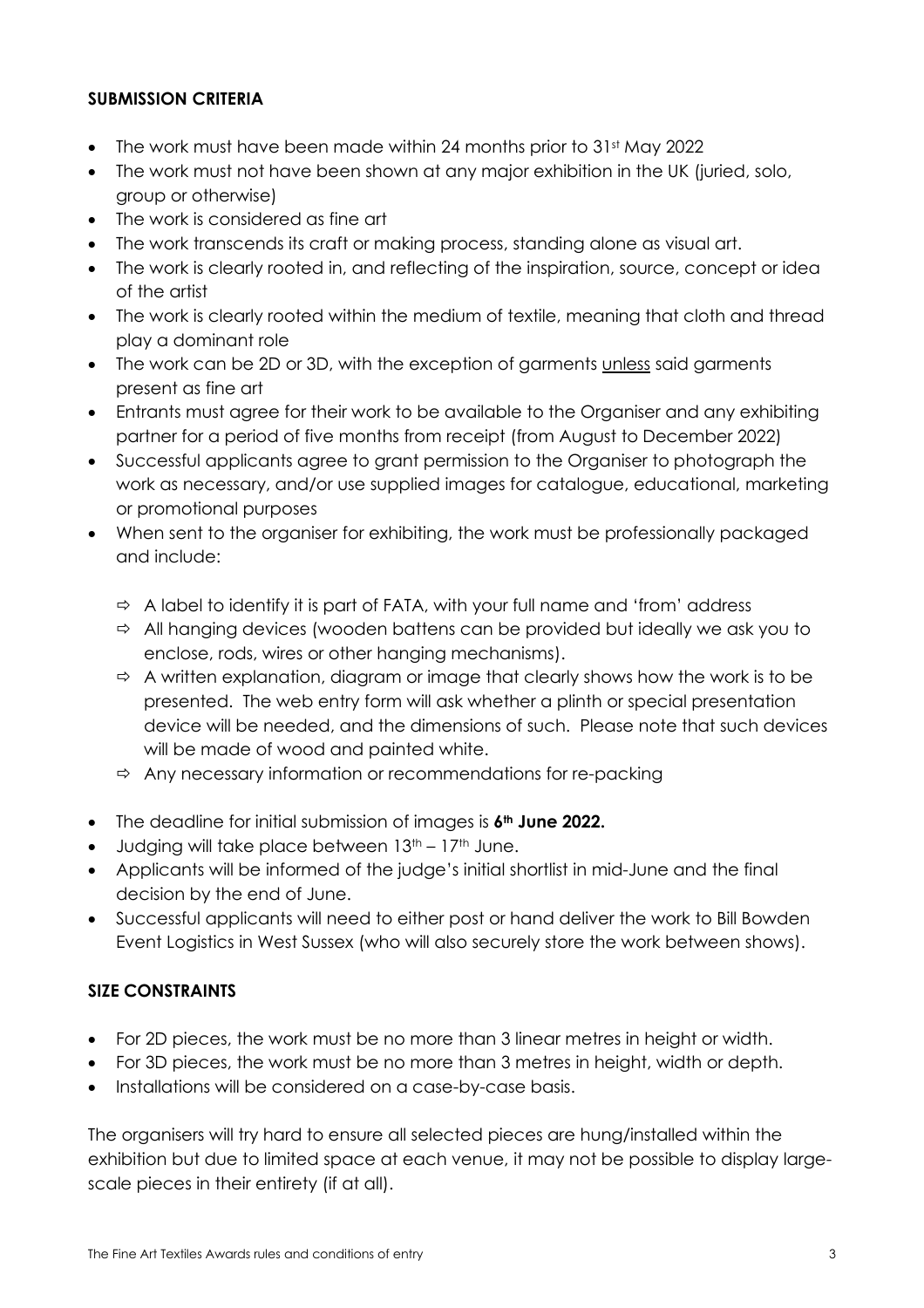# **GETTING YOUR WORK TO US**

On invitation to the short-list, successful applicants will ensure their work arrives between 25<sup>th</sup> July and 1st August 2022.

Bill Bowden Event Logistics 4 Dickens Close East Grinstead West Sussex RH19 1SE

**If sending from outside the UK**, please read our guidance about sending work and/or contact our shippers (email [bill@billbowden.co.uk\)](mailto:bill@billbowden.co.uk) who can advise on the process and help you avoid paying customs duty. Please be aware that if any charges are made for customs, you the maker will need to make payment in full. Any such fees will not be covered by the organisers.

# **PACKING YOUR WORK**

Please ensure your work is packaged adequately for travel between several different venues. It is difficult to advise on the best materials to use without understanding the nature of your work, but we usually advise acid free tissue paper to avoid creasing, plenty of bubble wrap to withstand transportation and strong cardboard for the outside packaging.

If your work is 3D or fragile in nature, we advise you to create a bespoke box or packaging that will protect it in transit (and that can be opened and re-packed numerous times). If there are any specific packing instructions, please include with your parcel and also send in advance by email.

Where possible, please avoid using packaging that will tear or get damaged when opening as we will try our best to re-use your packaging after each show. Where possible please use shrink wrap tape instead of brown sticky tape, which can ruin packaging.

We do our best to ensure your packaging is returned to you but please be aware this is not always possible, and we cannot accept any responsibility for lost or damaged packaging.

# **INSURANCE**

If you are selected for FATA, you will be automatically covered by our insurance cover for pieces valued up to £1500. The work will be covered from the moment it arrives with us to the moment you receive it back.

Any work which exceeds this value and requires additional insurance can pay to cover their work at a cost to the maker of £10 for values between £1500 – £2000, £20 for values between £2001 - £2500 and so on in increments of £10.

It must be emphasized that, whilst every effort is made to ensure the safety of any